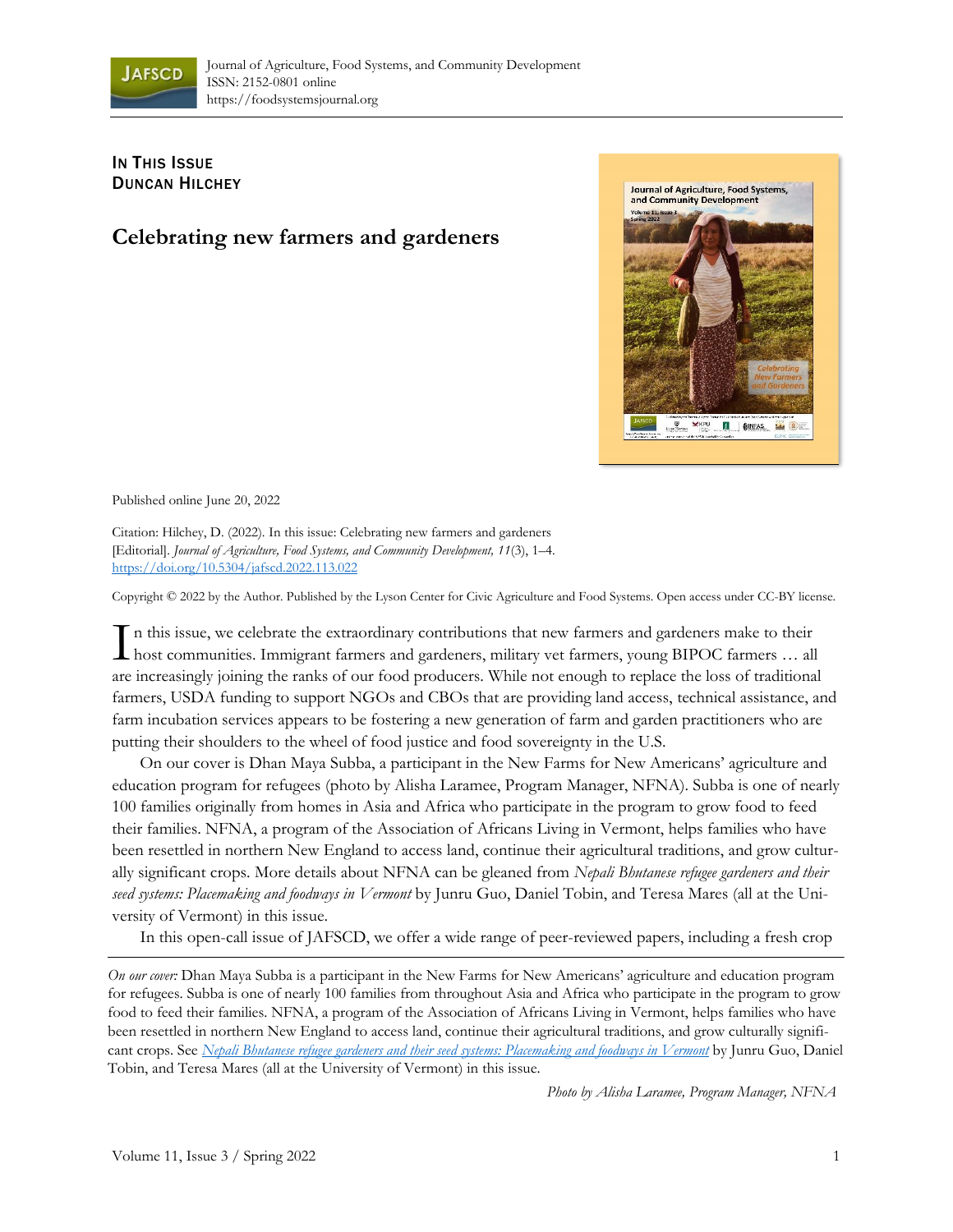of articles on COVID-19 and the food system and a number of papers touching on land access, agricultural labor, value chains, and food security.

In his ECONOMIC PAMPHLETEER column, entitled *Public policy for agricultural technology,* **John Ikerd** argues that "there is no lack of policy proposals to restore the damage done by industrial agriculture—only a lack of political will." Restoring the damage requires implementing public policies that can formally recognize and eliminate bad technologies that are likely to have the opposite intended consequences—fewer farmers, soil loss, water loss, and polluted watersheds.

Next are three commentaries, including a JAFSCD shareholder commentary by **Laurel Bellante, Megan A. Carney,** and **Gigi Owen** entitled *Leveraging university resources to build awareness, support regional food policy, and disrupt dominant narratives guiding food-based development: Examples from University of Arizona's Center for Regional Food Studies*. CRFS's recent initiatives include its Food Systems Research Lab—fostering town-gown collaboration on local food policy, and its Future of Food and Social Justice Project—focusing on storytelling, especially by those voices less heard in the food system, such as Indigenous stakeholders.

This is followed by **Adam Pine's** commentary entitled *Food system activism and the housing crisis* in which he explores the relationship between affordable housing and food insecurity and the need for collaboration among scholars and activists in both fields to address overlapping concerns.

Finally, **Melari Shisha Nongrum** and **Bethamehi Joy Syiem** provide a fresh look at "shifting agriculture" (clearing land to farm it for a brief period, then letting it revert) in their commentary *How traditional agriculture contributes to the global narrative for sustainability: A case from a community in northeast India.*

We continue to receive pandemic-related papers, usually in specific geographic contexts. In *Rising food insecurity and the impacts of the COVID-19 pandemic on emergency food assistance in Michigan*, **Dorceta E. Taylor,** 

**Te'Yah Wright, Ian Ortiz, Alison Surdoval, Ember D. McCoy,** and **Sorroco M. Daupan** explored how the race/ethnicity of program directors in Michigan during the pandemic may relate to program activities, the pandemic's impacts, and responses to the pandemic.

*Beyond procurement: Anchor institutions and adaptations for resilience* by **Naomi Cunningham, David Conner, Claire Whitehouse, Henry Blair,** and **Jessica Krueger** explores how community-based institutions in New England, such as schools, universities, and hospitals, adjusted their operations to accommodate food needs of local residents during the pandemic. Anchor institutions, therefore, play a key role in resilience and food security during periods of crisis.

**Marissa McElrone, Jennifer Russomanno,** and **Kathryn Wroth** then explore the stressors the pandemic brought to bear on farmers in Tennessee in *A pilot study assessing the impacts of COVID-19 on Tennessee farmer social needs and pandemic-related anxiety.*

In their research brief, *COVID-19, a changing food-security landscape, and food movements: Findings from a literature scan in Canada,* **Kristen Lowitt, Joyce Slater, Zoe Davidson,** and **Food Matters Manitoba** find that the pandemic fostered critical relationships among emergency food distribution actors, other civil society groups, and the government that heretofore had not existed.

Next, in *Adaptive capacity in emergency food distribution: Pandemic pivots and possibilities for resilient communities in Colorado*, **Heide K. Bruckner** and **Sophie Dasaro** (both first authors) conclude that the degree to which emergency food distribution programs could maintain effectiveness during COVID-19 was directly related to their deep roots in the community, their ability to forge partnerships, and their existing organizational structures that facilitated appropriate and time-sensitive decision-making.

**Megan Mucioki, Elizabeth Hoover, Jennifer Sowerwine, the Intertribal Agriculture Council, Keir Johnson-Reyes, Latashia Redhouse,** and **Dan Cornelius** then present the results of surveys of Indigenous producers and communities to understand the disruption of the pandemic and find some promising food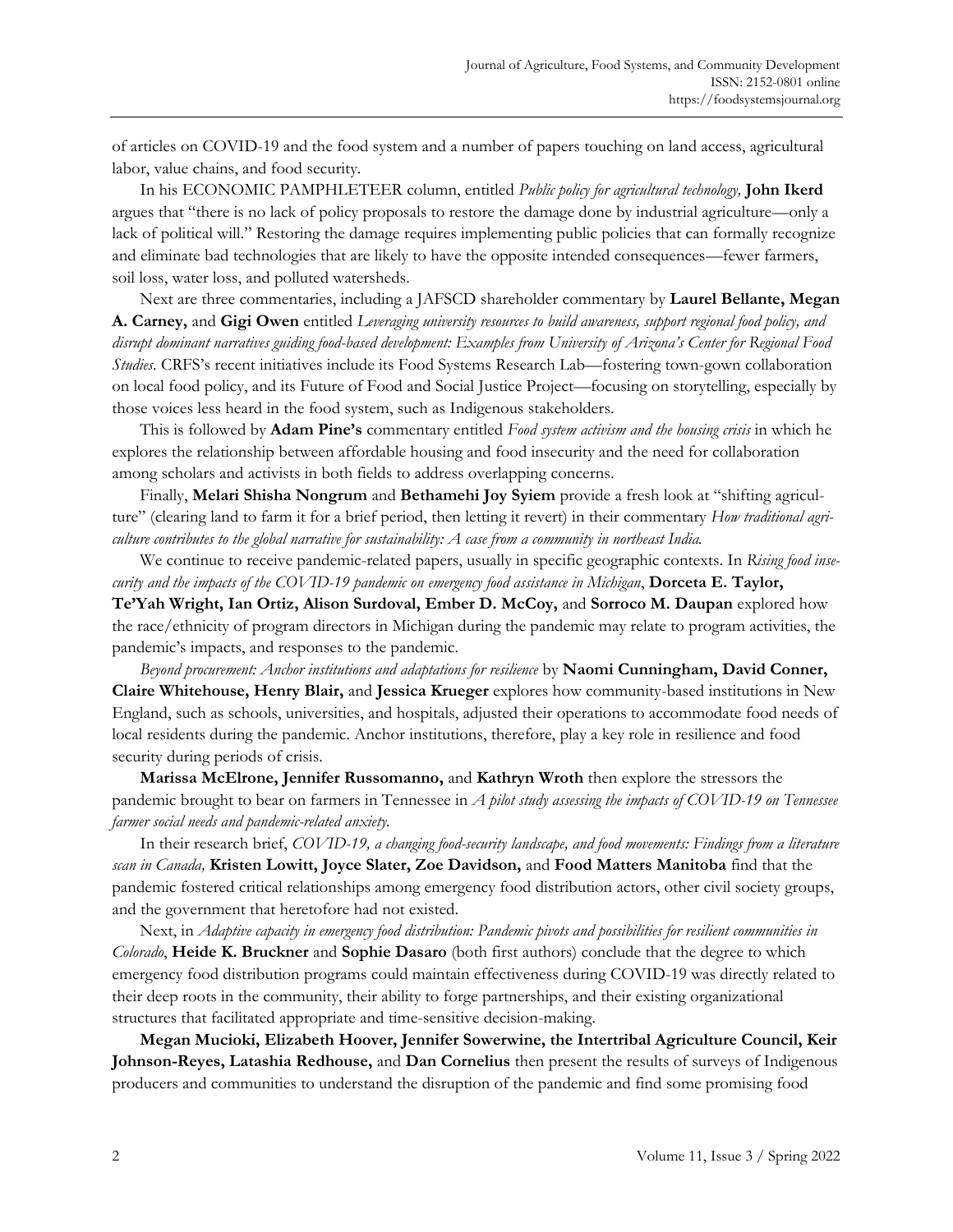sovereignty resilience in *Native American agriculture and food systems: Challenges and opportunities presented by the COVID-19 pandemic*.

And in *More of the same? Migrant agricultural workers' health, safety, and legal rights in the COVID-19 context,* **C. Susana Caxaj, Amy Cohen,** and **Carlos Colindres** evaluate the status of primarily Mexican farmworkers in British Columbia and find that, despite increased programs and services, key foundational issues of housing and human rights violations continue to plague workers.

In *Under the shadow of structural violence: Work and family dynamics for Latina farmworkers in southwestern Idaho,*  **Rebecca L. Som Castellano, Lisa Meierotto,** and **Cynthia L. Curl** cast the spotlight on Latina farmworkers' struggle to be the cornerstones of their families while also toiling in the field. Programs to support farmworkers such as HeadStart are critical but need to expand their hours and age ranges to maximize their impact in rural areas.

Next, **Nadine Budd Nugent, Ronit A. Ridberg, Hollyanne Fricke, Carmen Byker Shanks, Amber G. Jones Chung, Sonya Shin, Amy L. Yaroch, Sarah A. Stotz, Melissa Akers, Roger Lowe, Carmen George, Kymie Thomas,** and **Hilary K. Seligman** provide fine-grained details of cutting-edge programming in an Alaskan and an Arizona Indigenous community in *Food sovereignty, health, and produce prescription programs: A case study in two rural tribal communities.*

As related to our cover story, **Junru Guo, Daniel Tobin,** and **Teresa Mares** explore if and how access to seeds and seed systems enable refugee gardeners to grow essential crops—which might be otherwise difficult to obtain—to produce foods reminiscent of their homelands in *Nepali Bhutanese refugee gardeners and their seed systems: Placemaking and foodways in Vermont.*

In *What do local food consumers want? Lessons from ten years at a local foods market* by **Matthew J. Mariola, Adam Schwieterman,** and **Gillian Desonier-Lewis,** the authors use historical point-of-sale data from a food co-op to identify gaps in local food provision. They conclude that a successful market needs both larger producers and small niche producers to provide an affordable diversity of products to the market.

**Mckenzie Carvalho, Amy Hagerman, Phil Kenkel,** and **David Shideler** find that distance to the store and rurality are associated with reduced SNAP usage in their paper *Differences in Supplemental Nutrition Assistance (SNAP) Program participation among Oklahoma counties.*

In *"The highest and best use of land in the city": Valuing urban agriculture in Philadelphia and Chicago*, **Domenic Vitiello** traces the evolution of urban agriculture practice, support, and policy in Philadelphia and Chicago since the 1990s (and earlier) and concludes that to have a meaningful impact, food production in cities needs to become a permanent fixture rather than a transitional use of urban land, as is currently practiced.

In this issue's final peer-reviewed paper, *Sustainability outcomes of the United States food system: A systematic review*, **Carissa B. Knox** and **Shelie A. Miller** conducted a systematic literature review to inventory common sustainability outcomes of the U.S. food system, and suggest a need for more collaboration across disciplines in developing metrics and measuring impacts.

We wrap up this issue with three book reviews: **Jennifer R. Shutek** reviews *Feeding Istanbul: The Political Economy of Urban Provisioning*, by Candan Turkkan. **Megan Marshall** reviews *A Recipe for Gentrification*, edited by Alison Hope Alkon, Yuki Kato, and Joshua Sbicca. And finally, **Matthew Hoffman** reviews *Building Community Food Webs*, by former JAFSCD columnist Ken Meter. (Matthew is one JAFSCD's volunteer book review editors, and we appreciate his work in both coordinating the process and guiding book reviewers so much!)

Altogether, this issue of JAFSCD points to a need for more holistic approaches to building resilient food systems. Stating this need almost sounds cliché after a decade of JAFSCD publishing transdisciplinary and "transprofessional" research. But to those of us in the publishing realm, it is crystal clear: while we need to